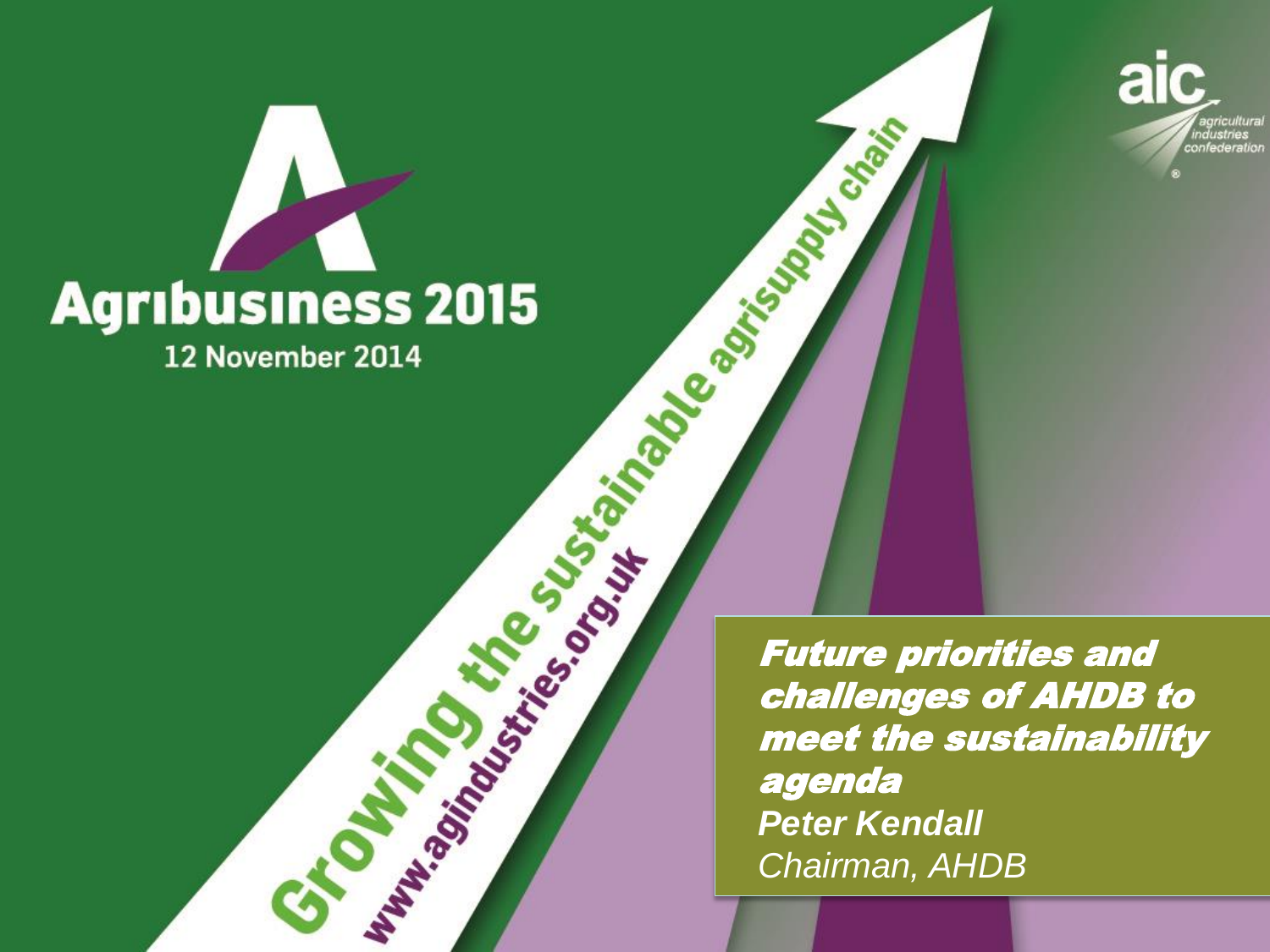

# **The Ambition Agenda for UK Agriculture**

#### **The Ambition for UK food and farming to win its share of growing domestic and global demand**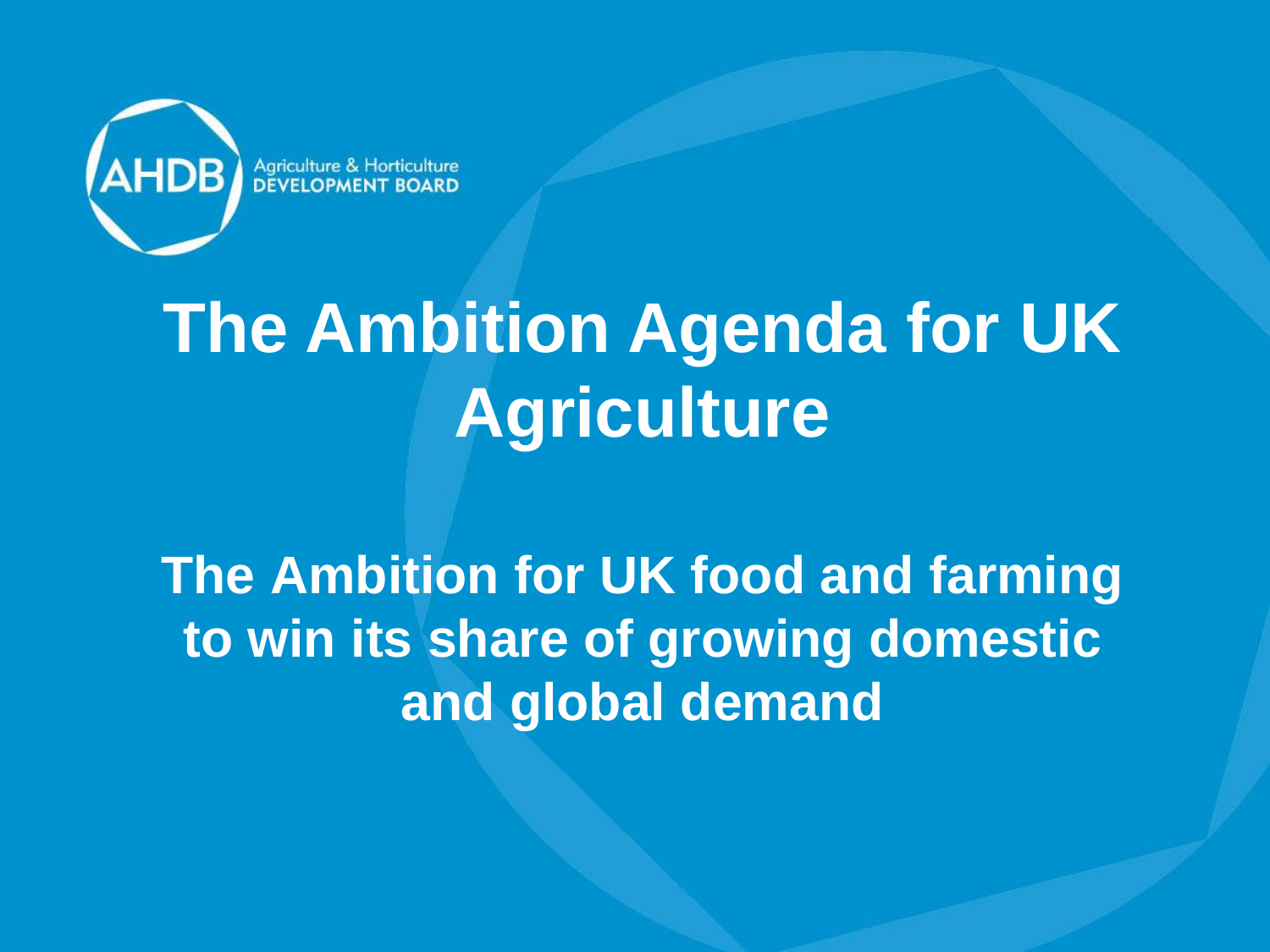## **UK Population Projections**



Agriculture & Horticulture<br>DEVELOPMENT BOARD

Source: ONS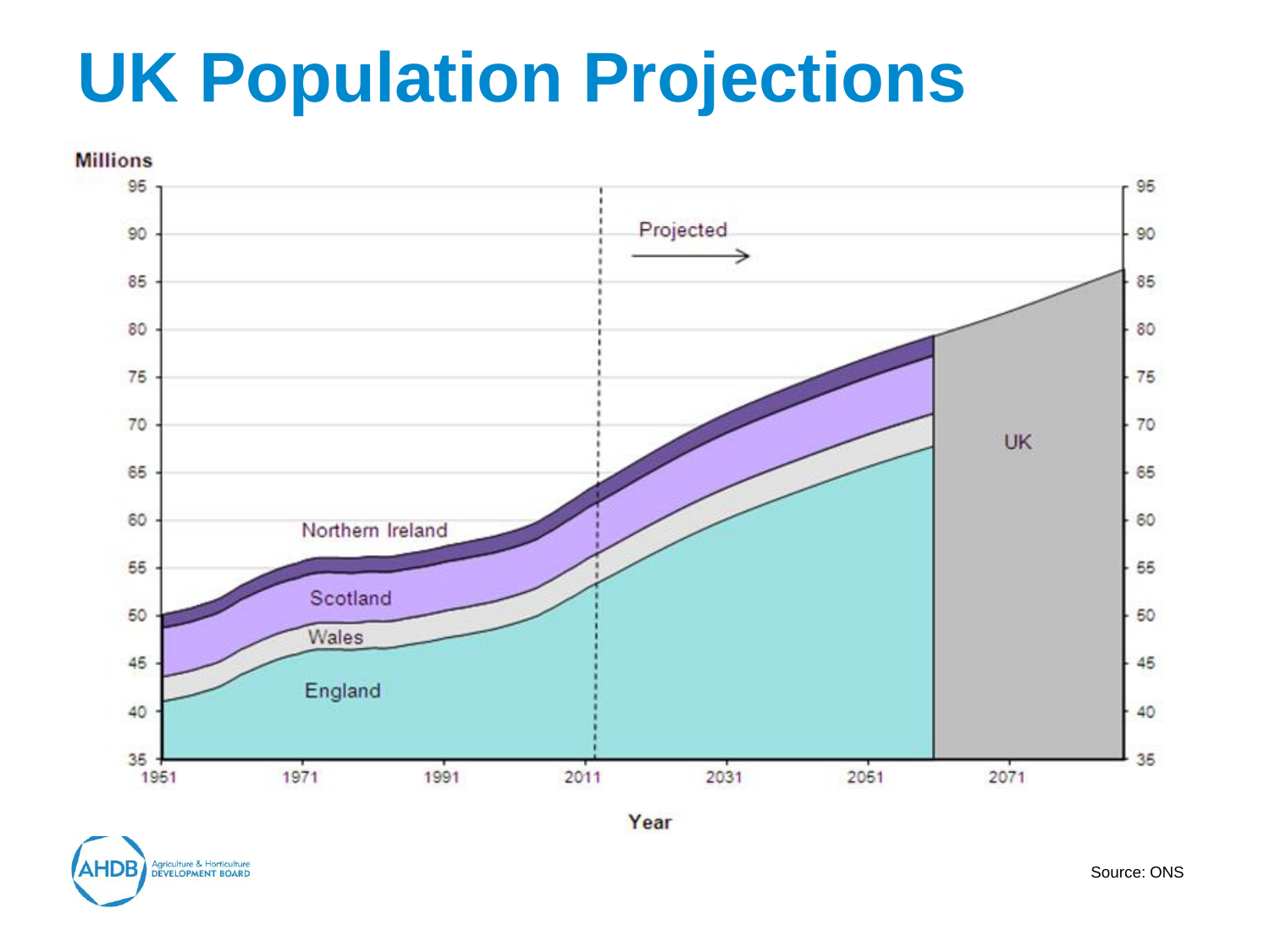#### **Indexed actual and projected representative global grain and oilseed prices**





Source: OECD/FAO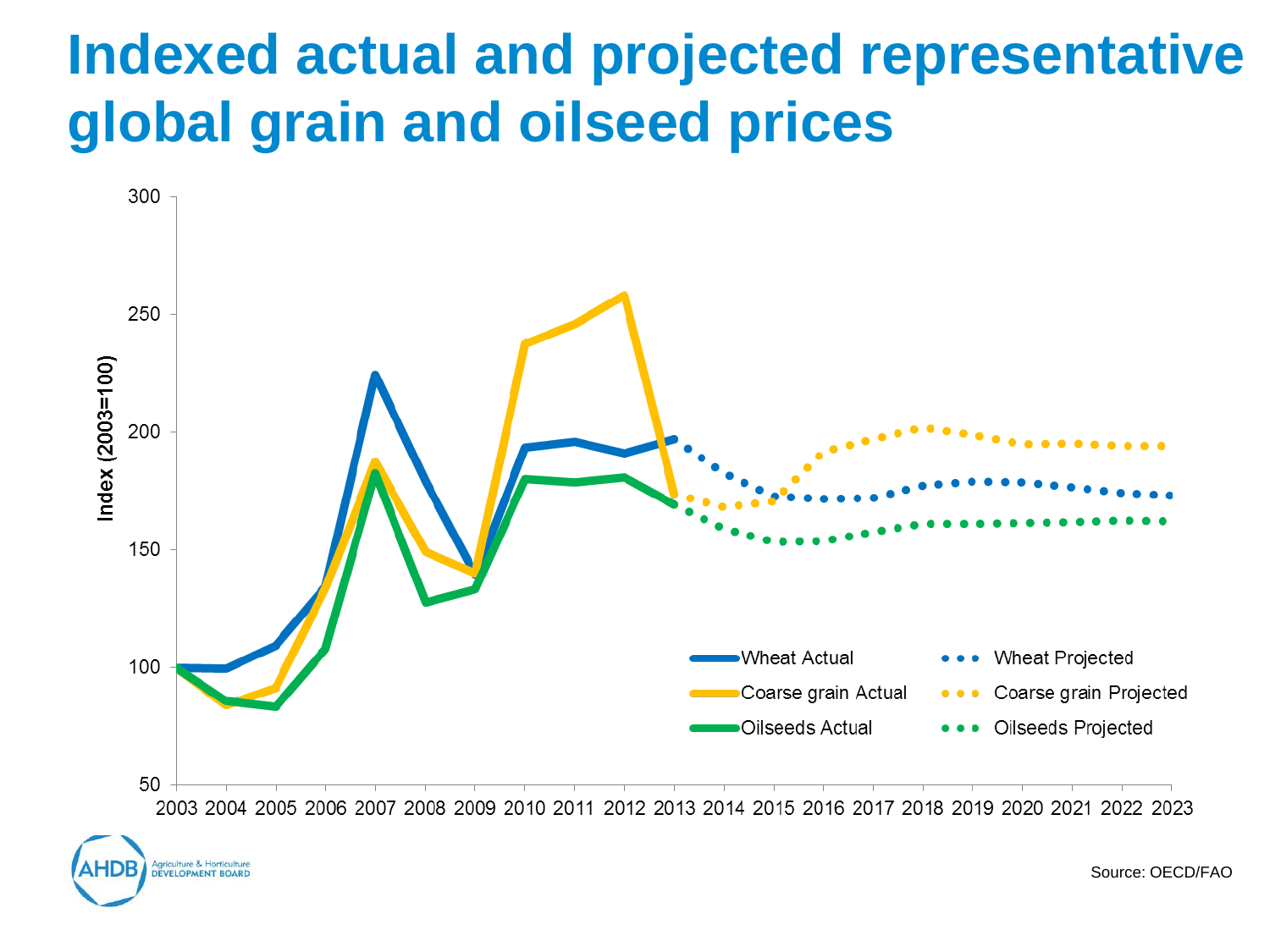## **Sector Analysis**





*Source: Medium term changes in production based on official data e.g. Eurostat Western Europe defined as UK, France, Germany, Denmark, Netherlands, Ireland, Italy, Spain, Portugal, Belgium and Luxembourg. Strawberries excludes Portugal, Denmark and Ireland. Apples excludes Denmark and Ireland*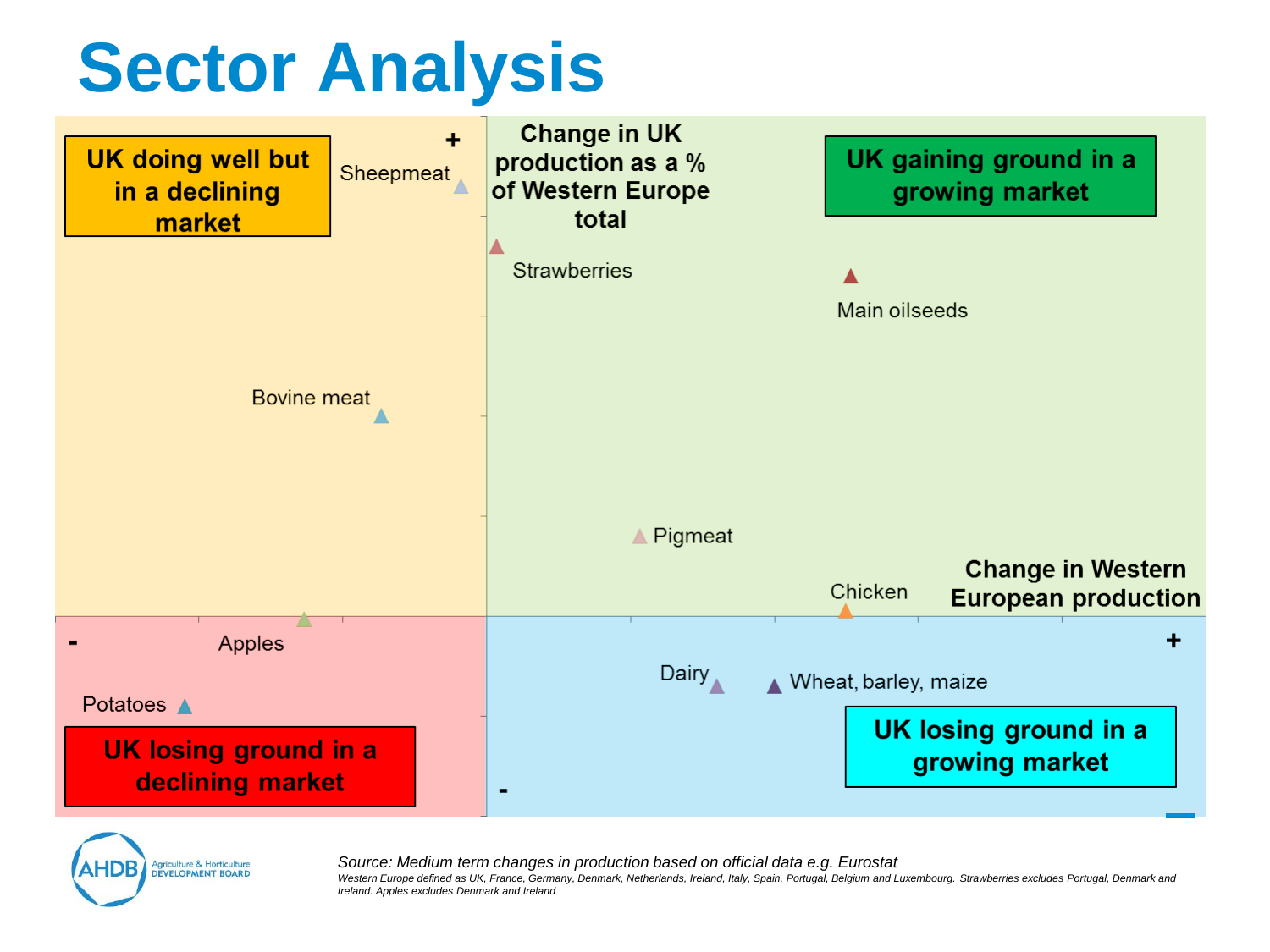### **Strawberries**



\*Includes: UK, France, Germany, Denmark, Netherlands, Ireland, Spain, Italy, Portugal, Belgium & Luxembourg



Source: Eurostat, National Statistics Agencies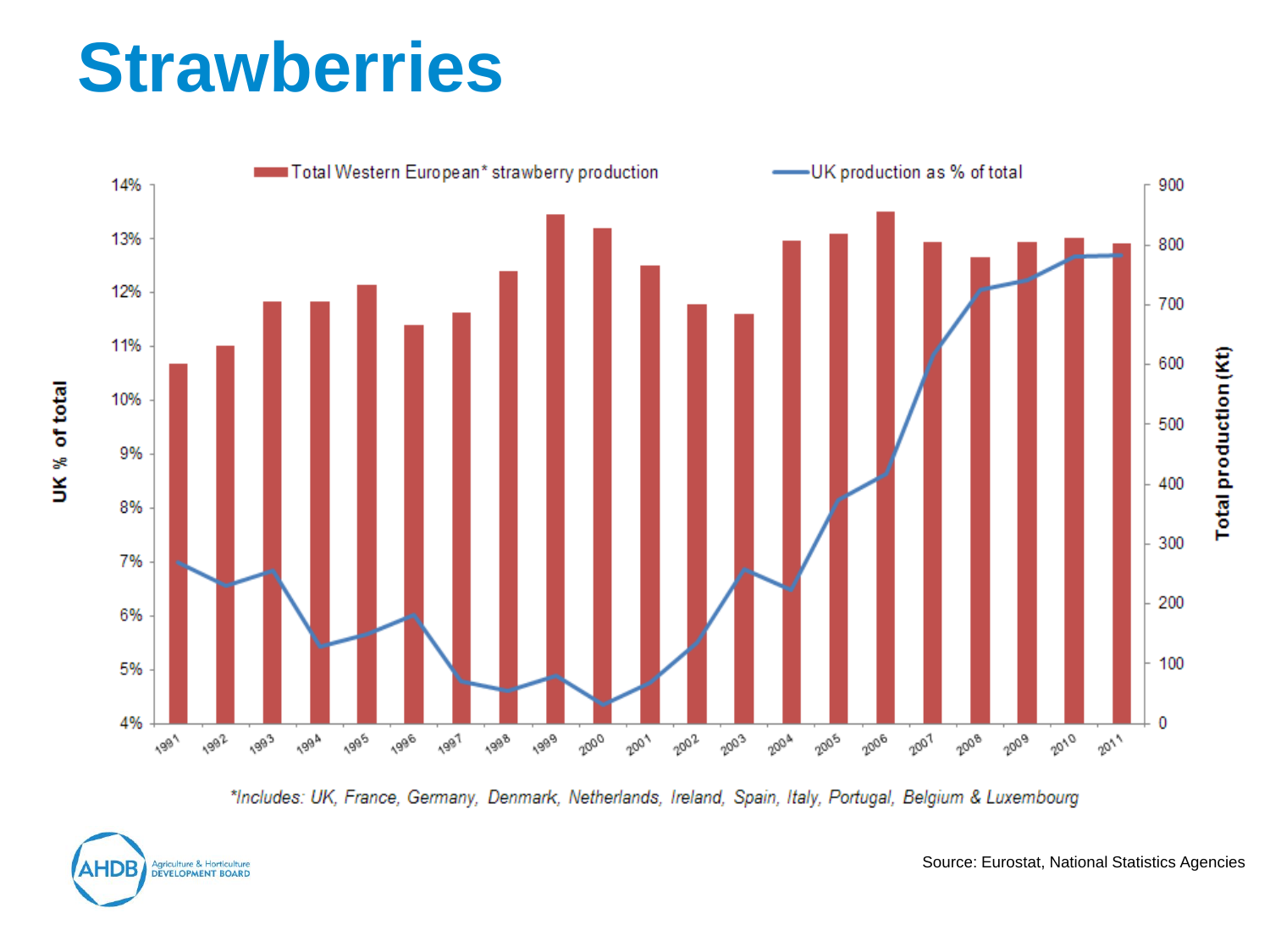## **Sector Analysis**





*Source: Medium term changes in production based on official data.*

*Western Europe defined as UK, France, Germany, Denmark, Netherlands, Ireland, Italy, Spain, Portugal, Belgium and Luxembourg. Strawberries excludes Portugal, Denmark and Ireland. Apples excludes Denmark and Ireland*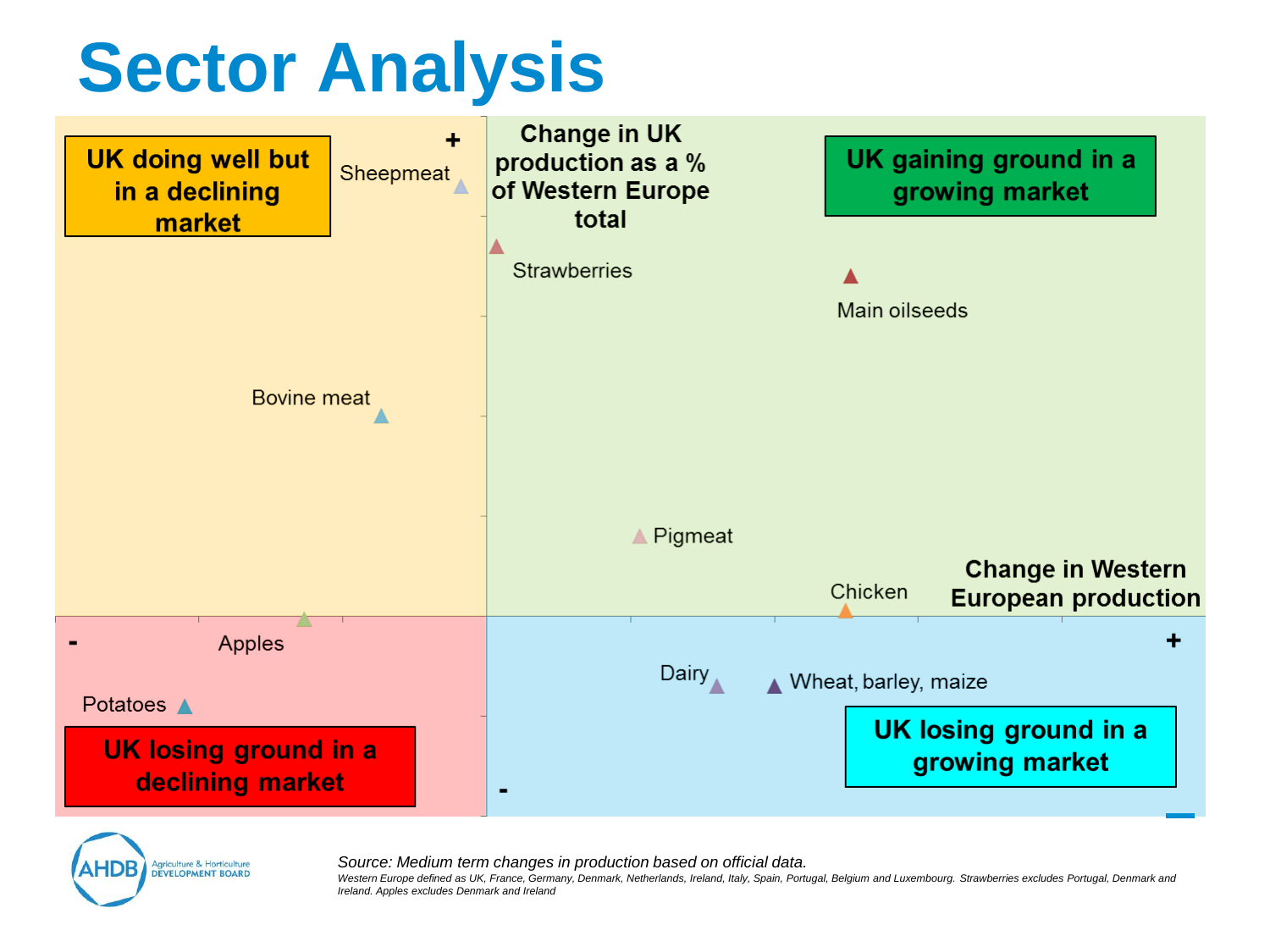# **Pig meat**



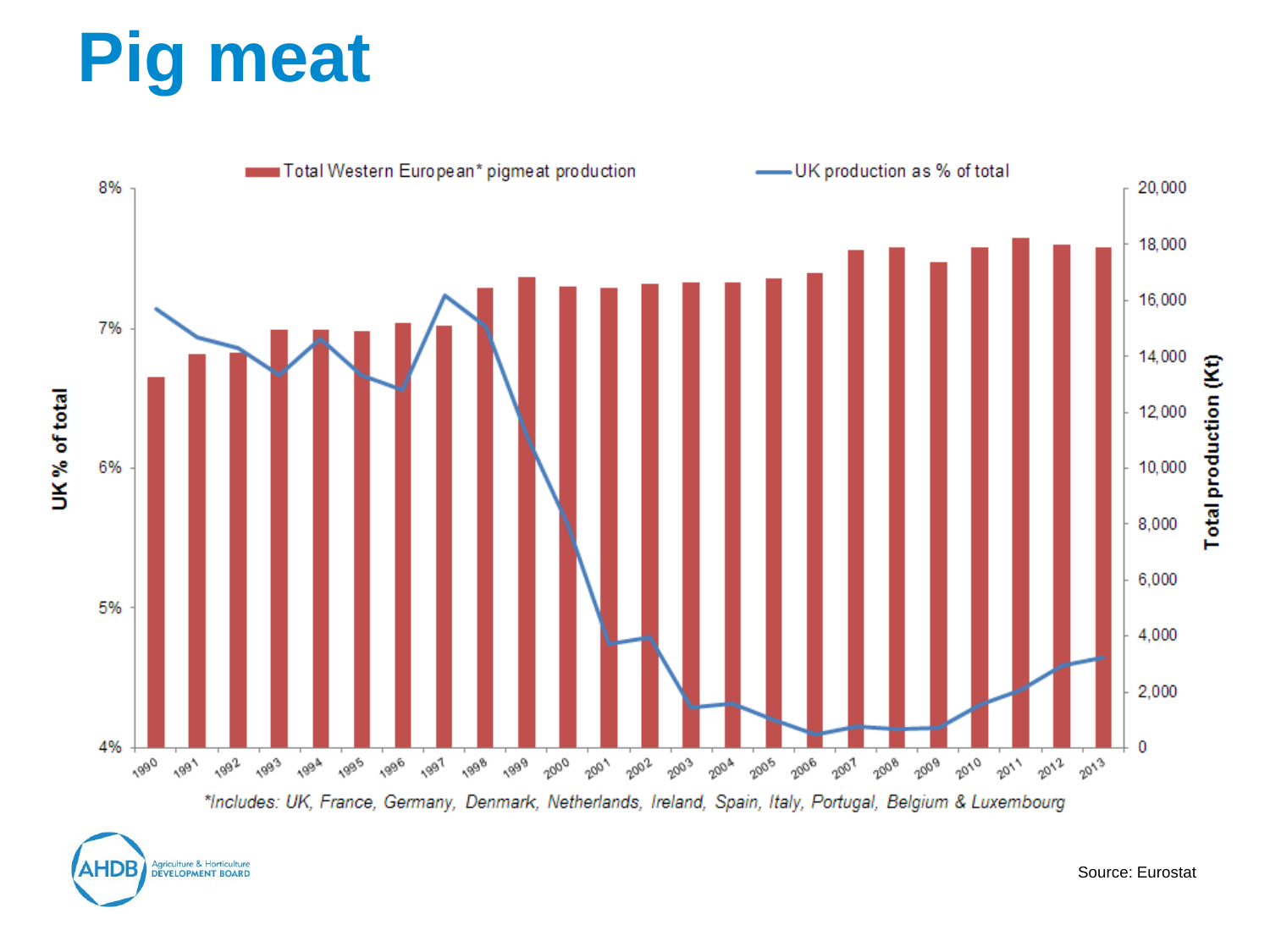#### **Growth in productivity of UK agriculture has been low compared to international competitors**

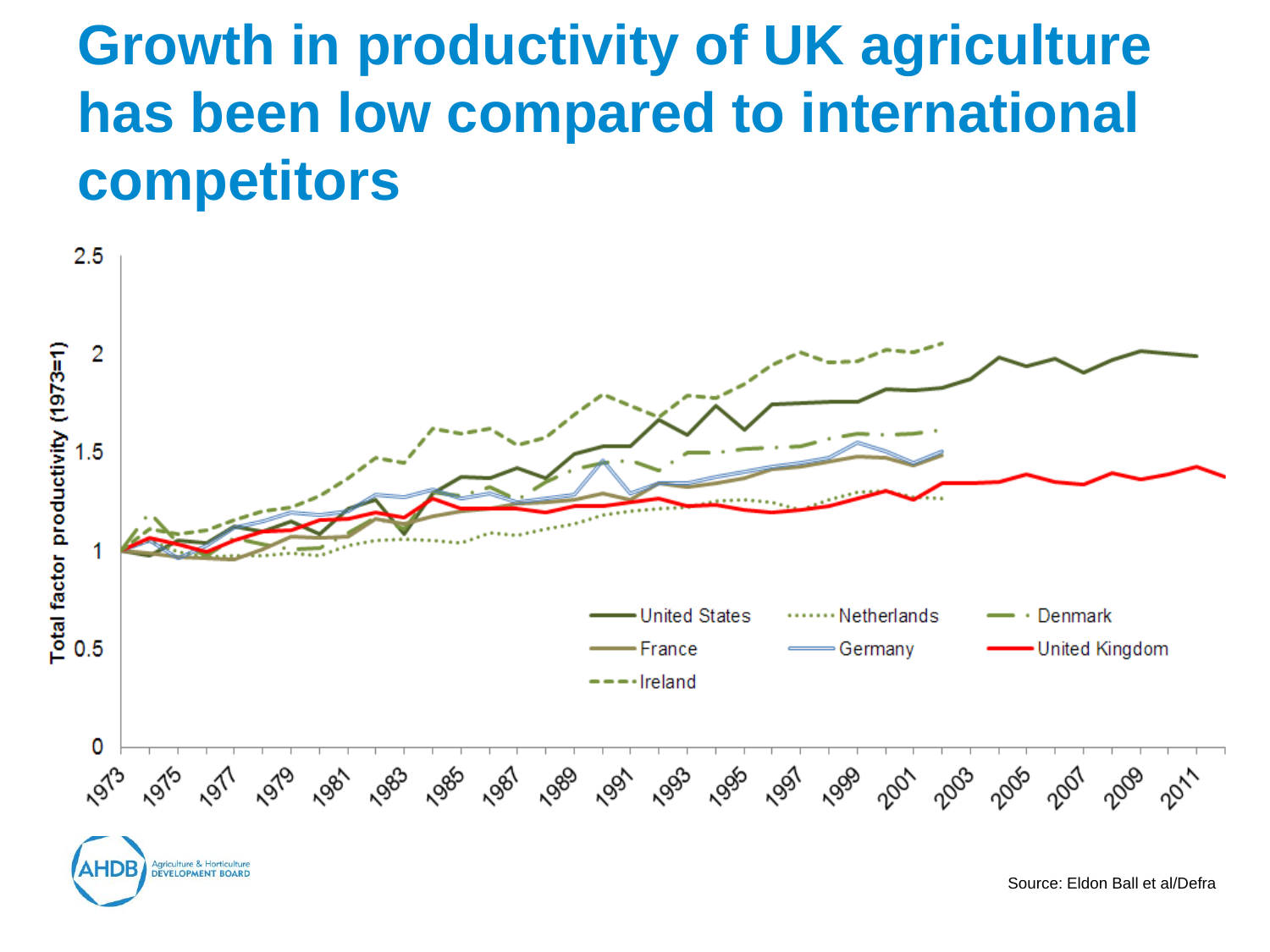#### **How do we become the best?**

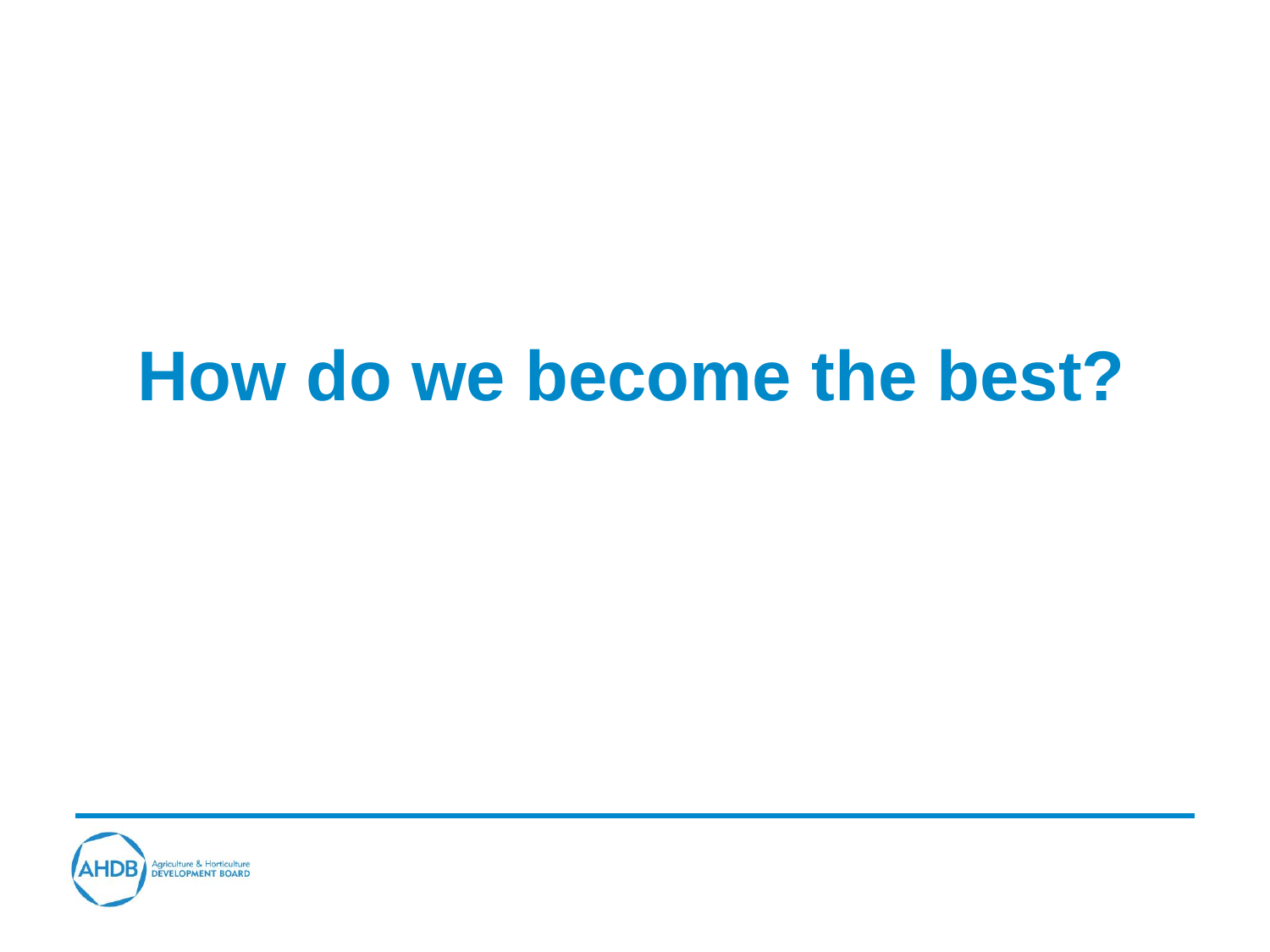# **What are other countries doing?**

- Being joined-up across farming, the supply chain, researchers, and government.
- Agriculture recognised as an important part of the economy.
- Industry controls direction with government supportive.
- Strong and large scale Centre(s) of Excellence.
- Research funding focused on right types of applied research.
- Strong links between agricultural education, research and extension.

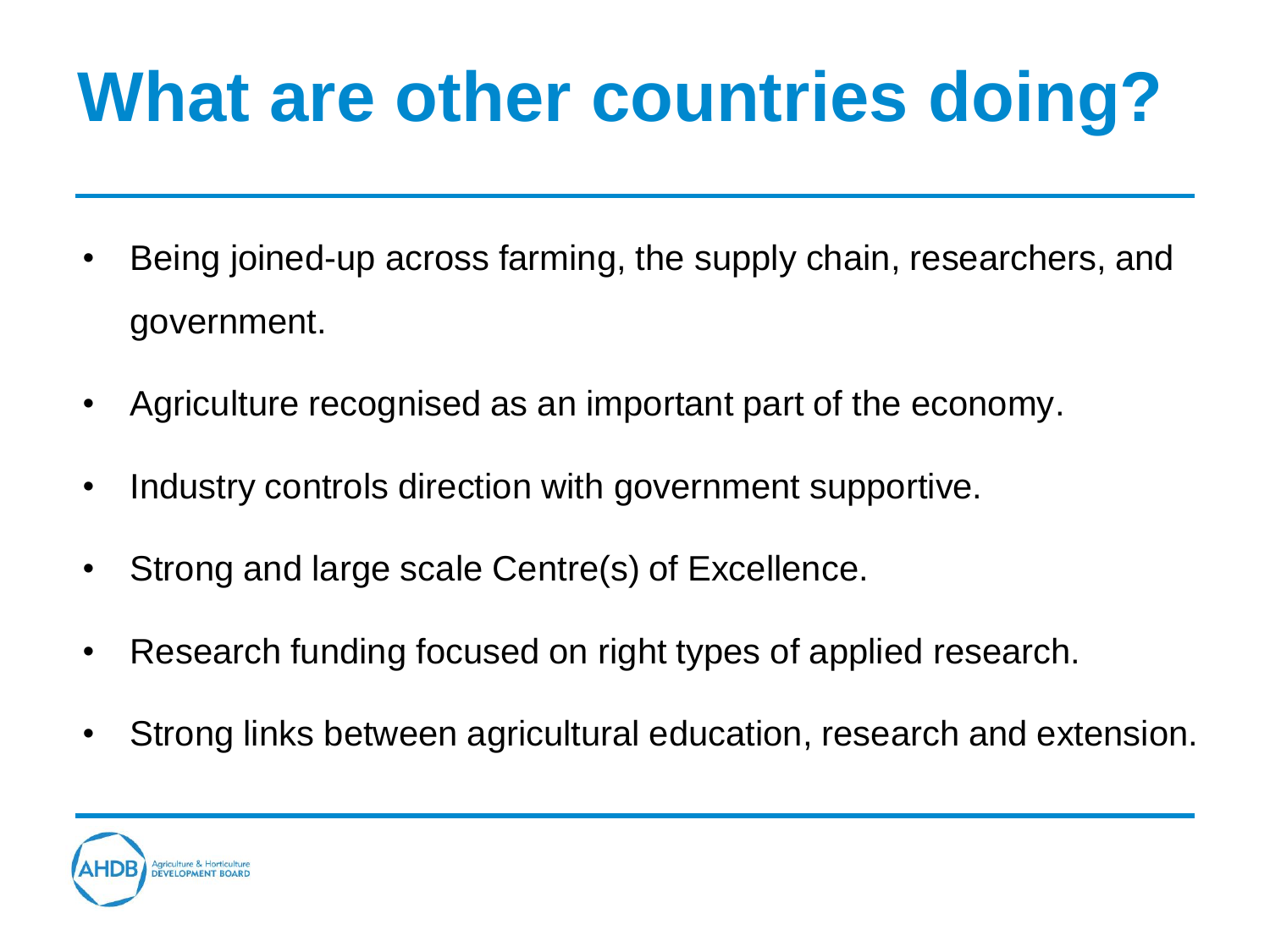## **The role of AHDB**